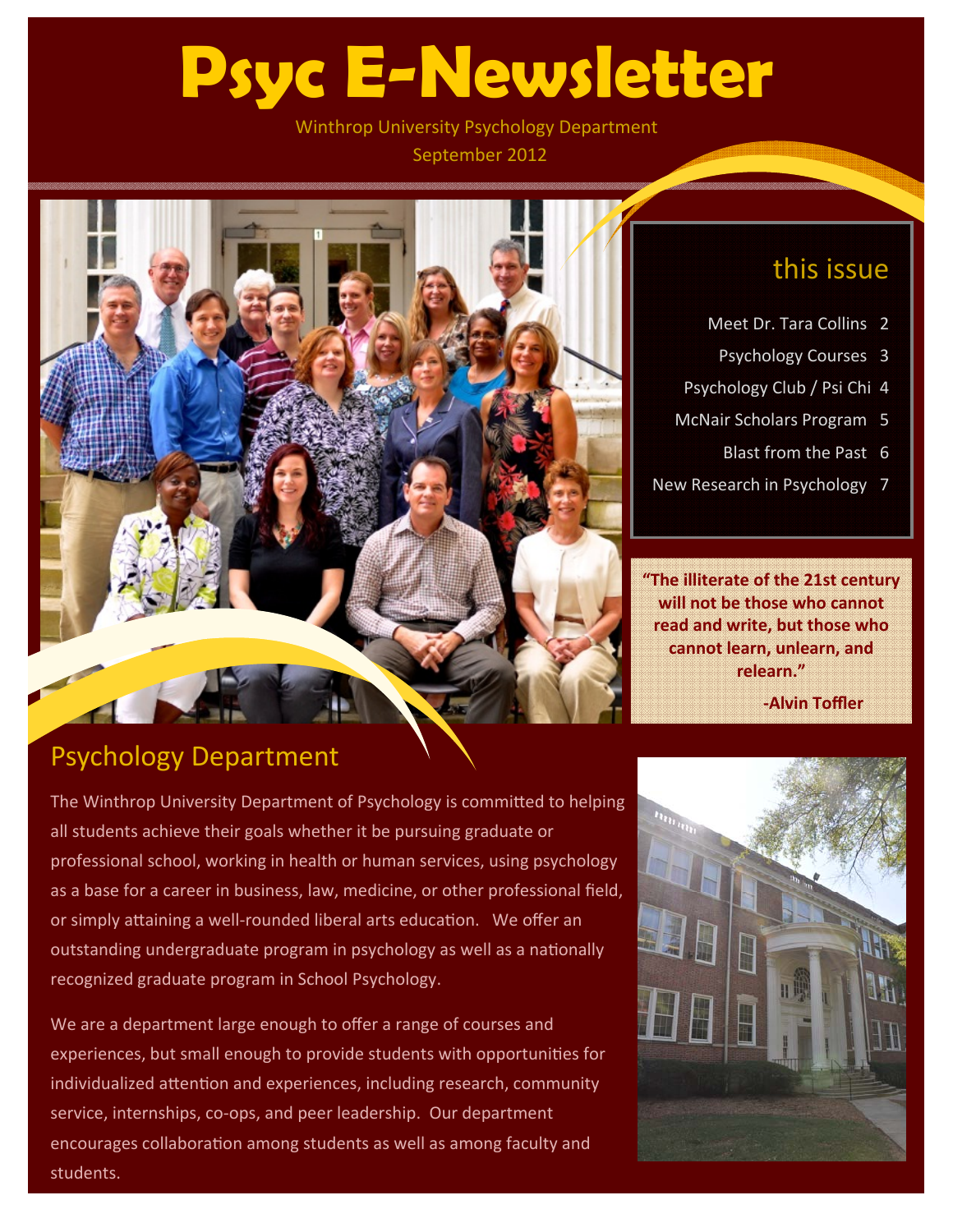### Meet Dr. Tara Collins—Natalie Hyland

### **Why did you into Psychology?**

As an undergraduate I had several great professors that introduced me to the science of Psychology. I was intrigued by the research process and wanted to become a professor to share my passion for psychological research with others!

### **If you could have any super power what would it be?**

Flying, when I was younger I would always have dreams that involved running and then flying like super Mario brothers, it was awesome.

### **What do you like to do outside of teaching?**

Is there life outside of teaching?? I enjoy cooking (I am vegetarian), music (especially punk!), art (especially modern), and watching documentaries (especially on socio‐cultural issues).

### **Have you ever considered a job besides the one you have? If so, what was it and why?**

I was fortunate to have figured out what I wanted to do pretty early in college. When I was very young, I wanted to be a psychologist, not that I had any idea what that was, I just thought it sounded cool. Then I wanted to be a medical doctor, until I realized that I never wanted to dissect anything (again, I am vegetarian). So I guess a Ph.D. in Psychology was the next obvious choice?



**If you could visit anyone in the past who would it be and why?**

### Vincent van

Gogh, because he is one of my favorite artists. I think it is sad that he was never able to enjoy his success (he only sold one painting when he was alive), so I would let him know that it gets better!

**What is your favorite quote?**

"I can has cheezburger?"

**Do you have any advice for students?**

Get involved, have fun, use college as a tool for exploring the topics that you find interesting, challenge yourself!

I love teaching statistics! I think statistics are fun and it is my goal to convince others of this as well!

# **The Basics**

### **EducaƟon**

**Ph.D.** Social Psychology University of Kansas **M.A.** Psychological Research California State University, Long Beach

**B.A.** Psychology and Sociology California State University, Long Beach

### **Contact InformaƟon**

121 Kinard Hall 803‐323‐2469 collinstj@winthrop.edu

### **Teaches**

- Introduction to Psychology
- Psychology as a Discipline and a Profession
- Statistics
- Research Methods

### **Interests**

- Close Relationships
- Sexuality
- Attachment
- Aggression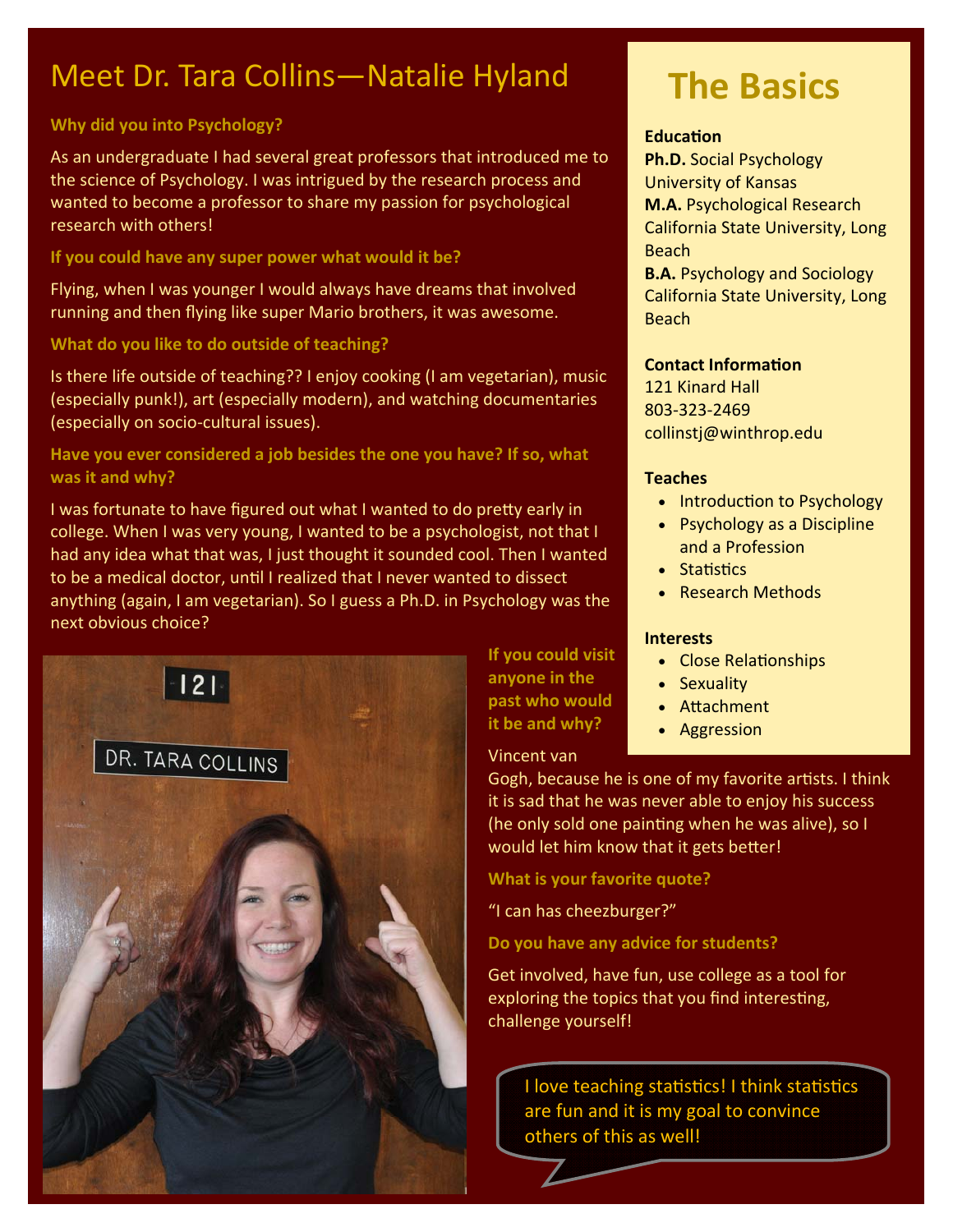# **Review of Psychology Classes—Angel DiDomenico**

Wondering what psychology classes you should take while at Winthrop? See what other students have to say about their classes and professors.

#### **Psychology 302 Research Methods with Dr. Hayes**

Mary Comber, a Psychology major sophomore says that her favorite part of the class is applying statistics to the research process. She describes the content of the class as planning for, designing, and conducting a research project. When asked what she would change the class she said "picking a topic and allow more time for solidifying an idea before jumping into the assignment". She also said that the most useful part of the class would be the lecture days where she learns about variables, experiment design, and the goals of scientific research.

### **Psychology 510 Behavior Analysis with Dr. Alderman**

Phillip Foltz, a Senior Psychology major says he enjoys his Behaviour Analysis class with Dr. Alderman. His favorite part of the class is learning the different approaches and techniques to modifying behaviors. He says the content of the class includes learning how to identify specific behaviors as well as how to modify them. If given the chance to change something about the class he said would place a bigger emphasis on the self-guided behavior change project and include more class time for discussing it. Phillip says the most practical part of the class is getting to hear real life about situations Dr. Alderman has been in because he has a wide range of experiences in the schools, and has an example for every topic covered in class.

### **Psychology 314 Theories of Personality with Dr. Bilal Ghandour**

Stepphan Stover is a Junior Psychology major who says he took the class in order to learn more about human characteristics and how they are influenced/developed to create more dynamic characters as a screen play writer or director. He also discussed how he enjoys exploring the difference between behaviors developed through instincts and those developed by experiences. Stepphan would recommend this class to anyone who is

interested with helping people, or if they have their own issues they want to better understand. He says the class provides a lot in terms of discovering who you are and helping you to confront some of the things you have been avoiding.

Angel DiDomenico, with contributions from Mary Comber, Phillip Foltz and Stepphan Stover.

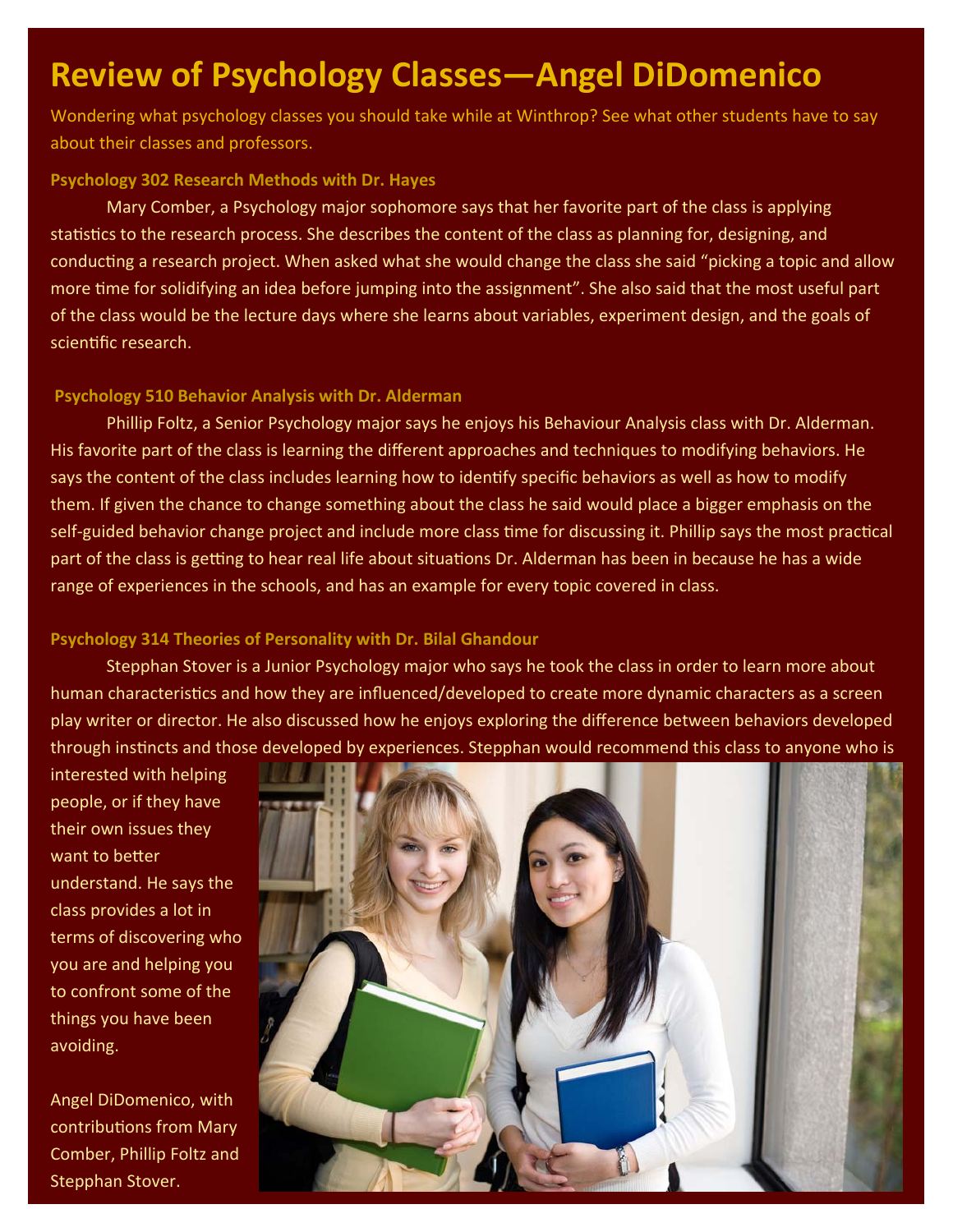### **Psyc Club and Psi Chi —Angel DiDomenico**

### **Psychology Club**

The Psychology Club is open for all psychology students and anyone that is interested in psychology.

Alongside Psi Chi the club participates in social and service activities.

The next Psi Chi/ Psych Club meeƟng will **October 4th** to vote on t‐shirt designs.

**October 30th** will be Psych Halloween trivia!

Come out for food, prizes and an hour of fun.

These events help students to connect to each other and learn more about psychology in a fun way.

Everyone interested in joining can pick up an application at the Psych bulletin board by the faculty offices on the first floor of Kinard.



**Dr. Ritzer, Advisor Psychology Club**







**Dr. Collins, Advisor Psi Chi**

### **Psi Chi**

Psi Chi participates in academic, social, and service activities throughout the year. The requirements to be eligible for Psi Chi include:

- Psychology major or minor
- Completed at least 3 semesters of college, with at least 1 semester completed at Winthrop
- Completed at least 9 hours of psychology courses
- Being in the top 35% of one's class, which translates to having a cumulative grade point average around 3.2
- A grade point average of at least 3.2 in psychology courses taken.

Eligible students will receive an email inviting them to join.

Participation in Psi Chi is an excellent way to get involved on campus and in the Rock Hill community while also boosting your resume.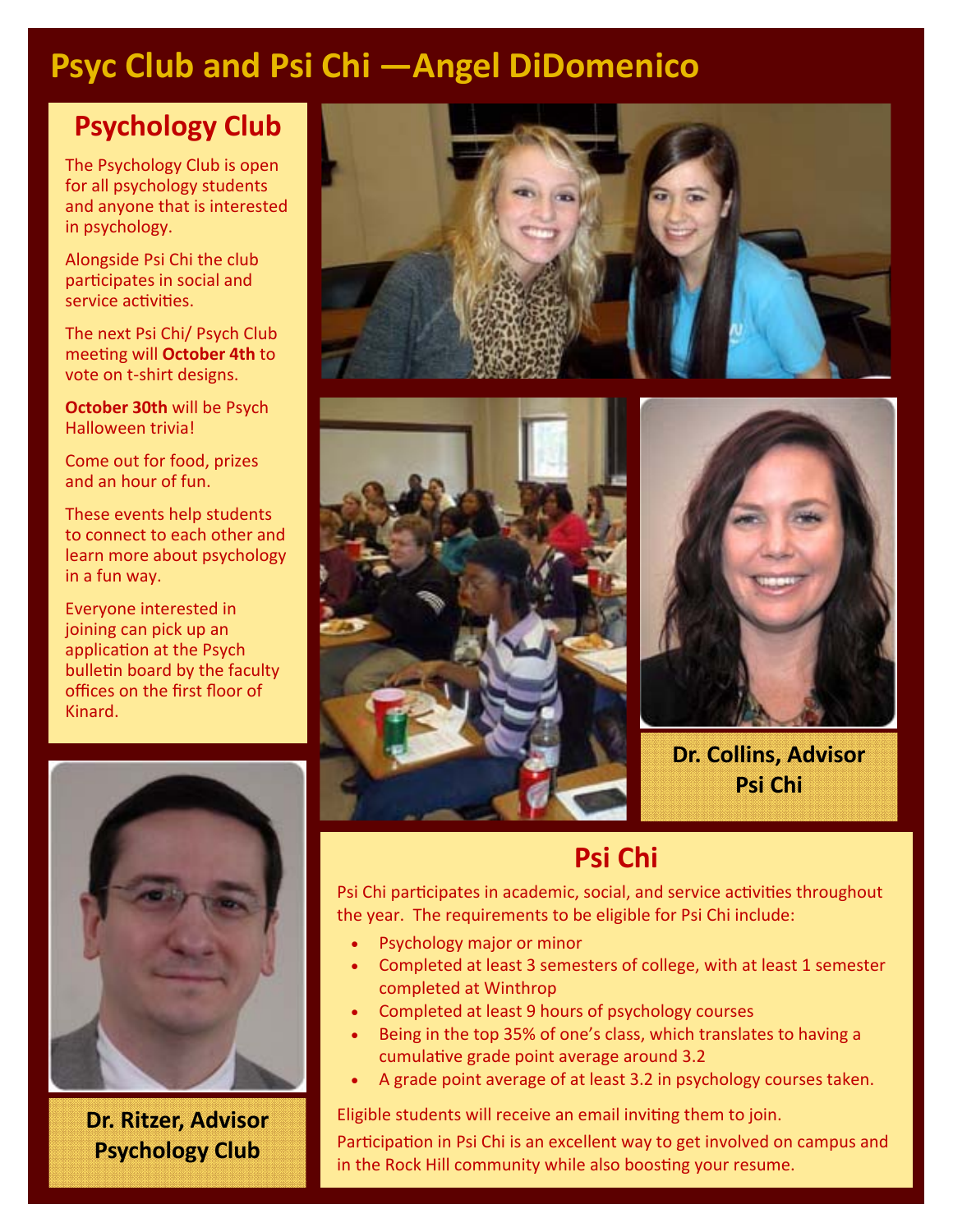### McNair Scholars Program—Natalie Hyland

The McNair Scholars Program is a program designed to prepare first generation, low-income, and underrepresented undergraduates to succeed in doctoral programs. Winthrop's program includes, but is not limited to, a summer research experience, workshops, GRE and graduate school application preparation, and travel to present research and explore graduate programs.

The Winthrop McNair Scholars program is funded by a five‐year renewable TRIO grant from the U.S. Department of Education. \$220,000 in federal funding is provided each year for programming and materials that will help 30 eligible students prepare for graduate study.

For more information, contact Dr. Fortner-Wood at fortner@winthrop.edu or visit the McNair Scholars page at http://www2.winthrop.edu/mcnair.



# **Why Apply?**

- $\cdot$  \$2600 stipend for completed summer research internship
- Supervised summer research experience
- Room and board during summer research
- Faculty and graduate student mentoring
- GRE preparation materials, instruction, and GRE fee waiver
- Graduate school advice and support through the application process
- National fee waivers and fellowships for McNair Scholars
- Travel to present research
- Travel to visit & interview at graduate programs
- Recognition events and special lectures



**Dr. Fortner‐Wood, Advisor**

## **Eligibility**

- □ I am interested in going to graduate school
- $\Box$  I meet the citizenship requirement
- □ I either
	- □ am a first generation college student and come from a lowincome family OR
	- $\Box$  come from a group underrepresented in higher education
- $\Box$  I am available to participate in the McNair Summer Research Internship all day every weekday May 13 ‐ July 5, 2013
- □ I have a GPA of 3.0 or better and am enrolled at a four-year college or university in SC
- $\Box$  I will have completed my sophomore year (at least 54 credit hours) by the end of the spring 2013 semester
- I will not graduate before December 2013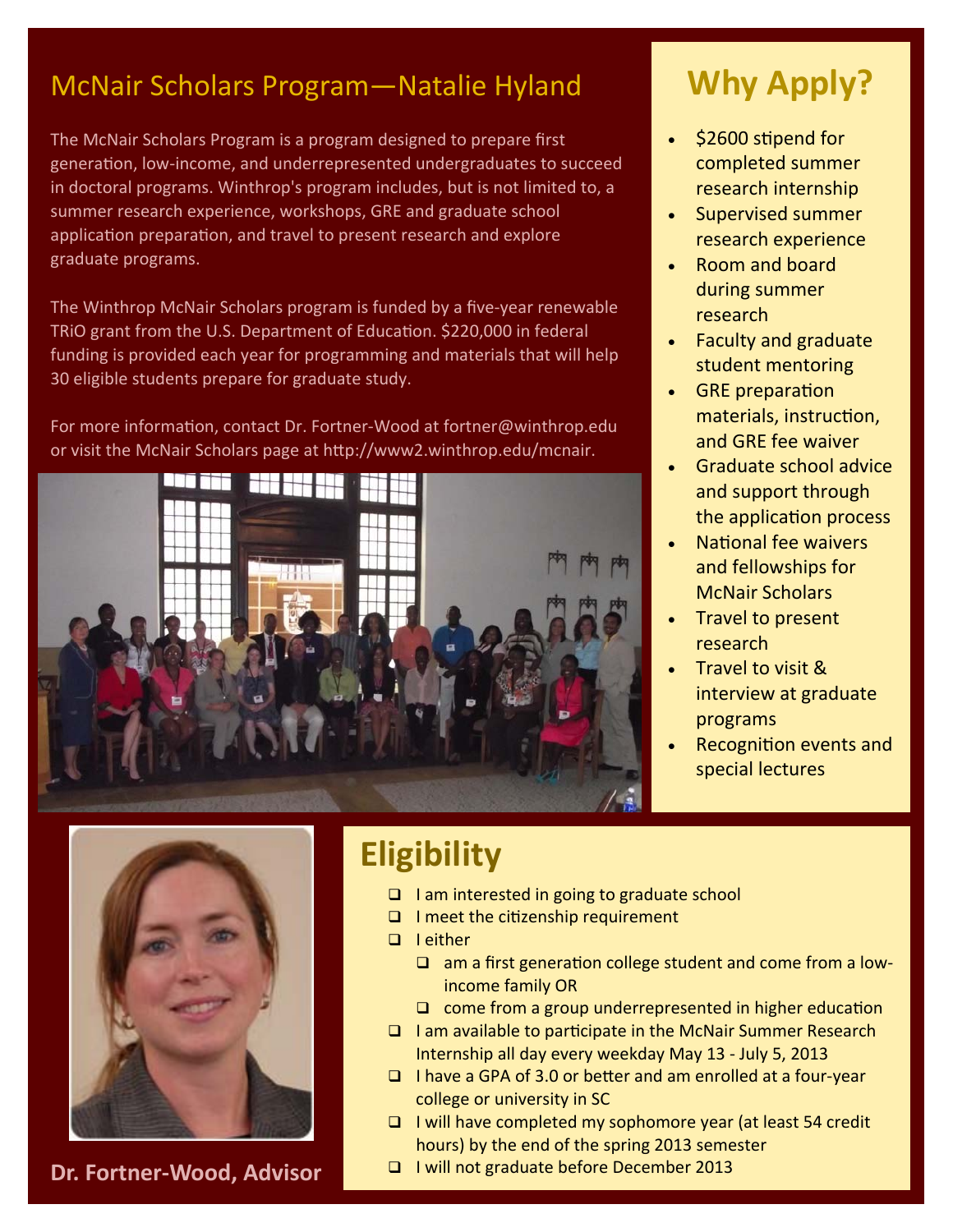# Blast from the Past—Kate Boan

Have you ever wondered "What was the psychology department like back in the day"? Was the department as awesome back then as it is today?

I decided to interview two individuals that have been familiar with the psychology department for quite some time now, our department chair, Dr. Prus, and my mother, Maggie Boan.

#### **Research now vs. then**

Research has not always been done in Kinard (shocking, I know). Winthrop once had an active

animal research program that all psychology major were required to participate in.

**Dr. Prus** 



and development, and its spirit of

Jospeh Stanley Prus Psychology

### **Maggie Boan**

Maggie Boan came to Winthrop as a student in 1975 and graduated with a degree in psychology in 1980, before continuing on to a masters in Special Education, also at Winthrop. Currently, she is in her  $32<sup>nd</sup>$  year of teaching special needs children.

**What shaped your experience the most while you were at Winthrop?**

Volunteering and spending time with the mentally challenged individuals at the McLaurin Developmental Department.

#### **Advice**

"I would strongly recommend looking into different opportunities in the psychology field and observing and/or volunteering in as many areas as you can."



Dr. Prus came to Winthrop in 1980 and became the department chair in 2005.

"Its focus on enhancing student learning

**Advice for students**

the initiative. Achieving your goals isn't usually easy, but you can do it!" (Prus)

department collegiality in working toward that goal."

"Work hard to do your best and achieve your dreams. And take advantage of having access to faculty who are here to help if you show

**Favorite part of our department**

#### **Favorite memory from the Psychology Department:**

"Back in the late 1980's Dr. Gary White (who is now a Lutheran minister) and I hired a female actress who dressed up as a chicken and came to an abnormal psychology class taught by Dr. Bill Murdy to wish him a happy birthday. Dr. Murdy wasn't fazed in the least. He welcomed the woman into the class and kept right on teaching." ‐ Prus

#### **Favorite memory from the Psychology Department:**

"When I was at Winthrop we had to use live rats in our experimental class and we had to have that class to graduate. I am deathly afraid of mice and I dropped the course 3 times before I actually took it. I did not go to the first day of class when everyone picked out their white rats and I was assigned the remaining rat that was HUGE. We named him Bubba. The lab was in the basement. I had to go in one Sunday afternoon to work on a project. I was all alone in the lab and when I took Bubba from his cage he got squirmy and almost got away from me. I have never been so scared!!" ‐ Boan

#### **Fun Facts From the Past:**

- In 1980, the psychology department had one full‐ time female faculty and no minority faculty.
- Bancroft Hall was used to do research experiments with pigeons.
- Later, Thurmond Hall was used to do research experiments rats.
- Faculty and graduate students could smoke in class!
- Class sizes have changed dramatically. Class sizes used to be larger with over 40 students in 200 and 500‐ level classes!



Margaret L. Purcell Psychology